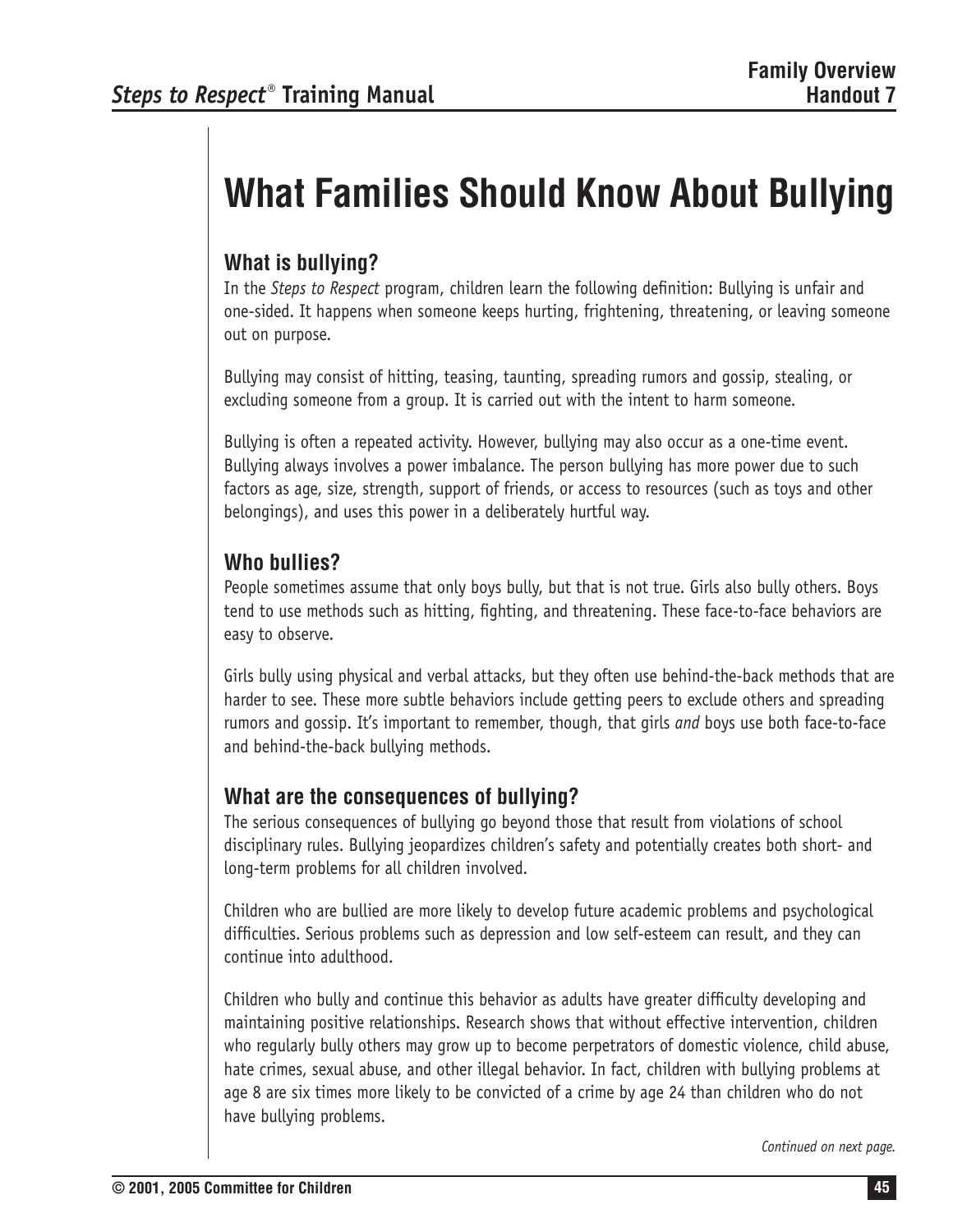#### **How many children does bullying really affect?**

Bullying affects virtually all children. Although it is true that some children will never be bullied, research shows that children witness 85 percent of school bullying incidents. Child witnesses, or *bystanders,* may feel powerless to stop bullying. They may fear being bullied next. And they may feel sad or guilty about the abuse others experience. Additionally, bystanders may see those who bully succeed at getting what they want. This may tempt bystanders to take part themselves and may lead to an overall increase in bullying.

Improving social skills and creating a safe, caring, respectful school environment can help all children deal with bullying. With the *Steps to Respect* program, children learn acceptable ways of influencing others. And they practice the responsible behavior that contributes to a school climate in which bullying is not tolerated.

#### **Isn't bullying just a normal part of growing up?**

The many myths about bullying include the notion that bullying is a harmless childhood activity and a normal part of growing up. Confusion about the difference between *conflict* and *bullying* can fuel this myth. While occasional peer conflict is inevitable, bullying is not inevitable. It should always be avoided. In a conflict, both sides have equal power to resolve the problem. But bullying involves the intentional, one-sided use of power to control another. Its harmful consequences can affect people for the rest of their lives.

## **Wouldn't my child tell me about being bullied?**

Not necessarily. Children may not tell adults—not even their parents—about being bullied at school. Studies show that children don't tell because they believe adults won't help stop the bullying. Children may also think that they should be able to solve their own problems. Or they may not even recognize that they are being bullied. Other children are afraid. They think that telling an adult will result in worse treatment from the child doing the bullying.

Watch your child for the following signs. Any one of them could indicate that she is being bullied:

- Fear of riding the school bus
- Cuts or bruises
- Damaged clothing or belongings
- Frequently "lost" lunch money
- Frequent requests to stay home from school
- • Frequent unexplained minor illnesses
- Sleeplessness or nightmares
- • Depression, or lack of enthusiasm for hobbies or friends
- Declining school performance

*Continued on next page.*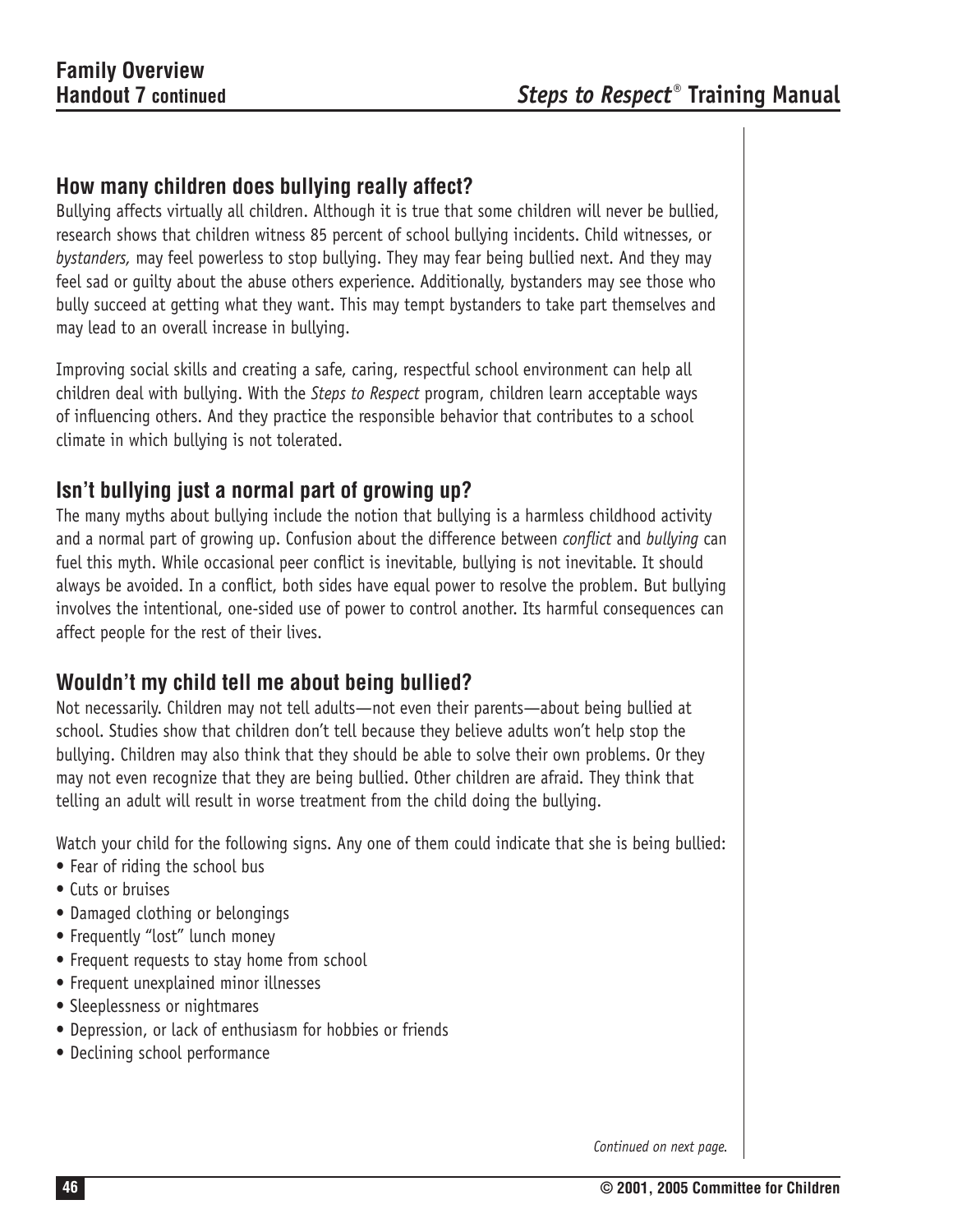# **Could my child be bullying others?**

A child who bullies others may exhibit some of the following behaviors:

- Frequent name-calling (for example, describing others as "wimps" or "dummies" or "jerks")
- Regular bragging
- A constant need to get his own way
- Spending time with younger or less powerful children
- A lack of empathy for others
- A defiant or hostile attitude; easily takes offense

## **What can you tell me about bullying among siblings?**

Some degree of conflict among siblings is to be expected. In some situations, however, sibling rivalry can develop into bullying as children jockey for power.

Given the normal amount of teasing and bickering in any family, it can be difficult to know where to draw the line. Ideally, we want our children to learn to work out disagreements among themselves. But when is adult intervention necessary?

Here's a good rule of thumb: Behavior that would be unacceptable between two unrelated children is unacceptable between two siblings. When one child intentionally and consistently hurts or frightens a smaller or less powerful sibling, that's bullying—and it needs to stop. Like all forms of bullying, bullying among siblings can have long-term effects. It can damage self-esteem and set the pattern for abusive relationships in the future. That's why family involvement in stopping bullying is so important.

# **What can I do if my child is bullied?**

Help your child learn to avoid responding in ways that reward bullying behavior. Explain to your child that people who bully are hoping to get certain reactions. For example, one child might try to bully another by making him feel angry or sad. When the bullied child responds instead with an assertive response (such as "Stop! That's bullying!"), the child doing the bullying may lose interest, and further bullying may be prevented.

Additional ideas for helping your child cope with being bullied include:

- Assuring your child that she is not to blame.
- Instructing your child *not* to fight back. Bullying lasts longer and becomes more severe when children fight back. Physical injuries are often the result.
- Advising your child to report all bullying incidents to an adult at school or a parent.
- Role-playing friendship-developing social skills with your child. For example, you could help him practice making conversation, joining a group activity, being respectful, and being assertive. Friendships can help buffer a child from the harmful effects of bullying.